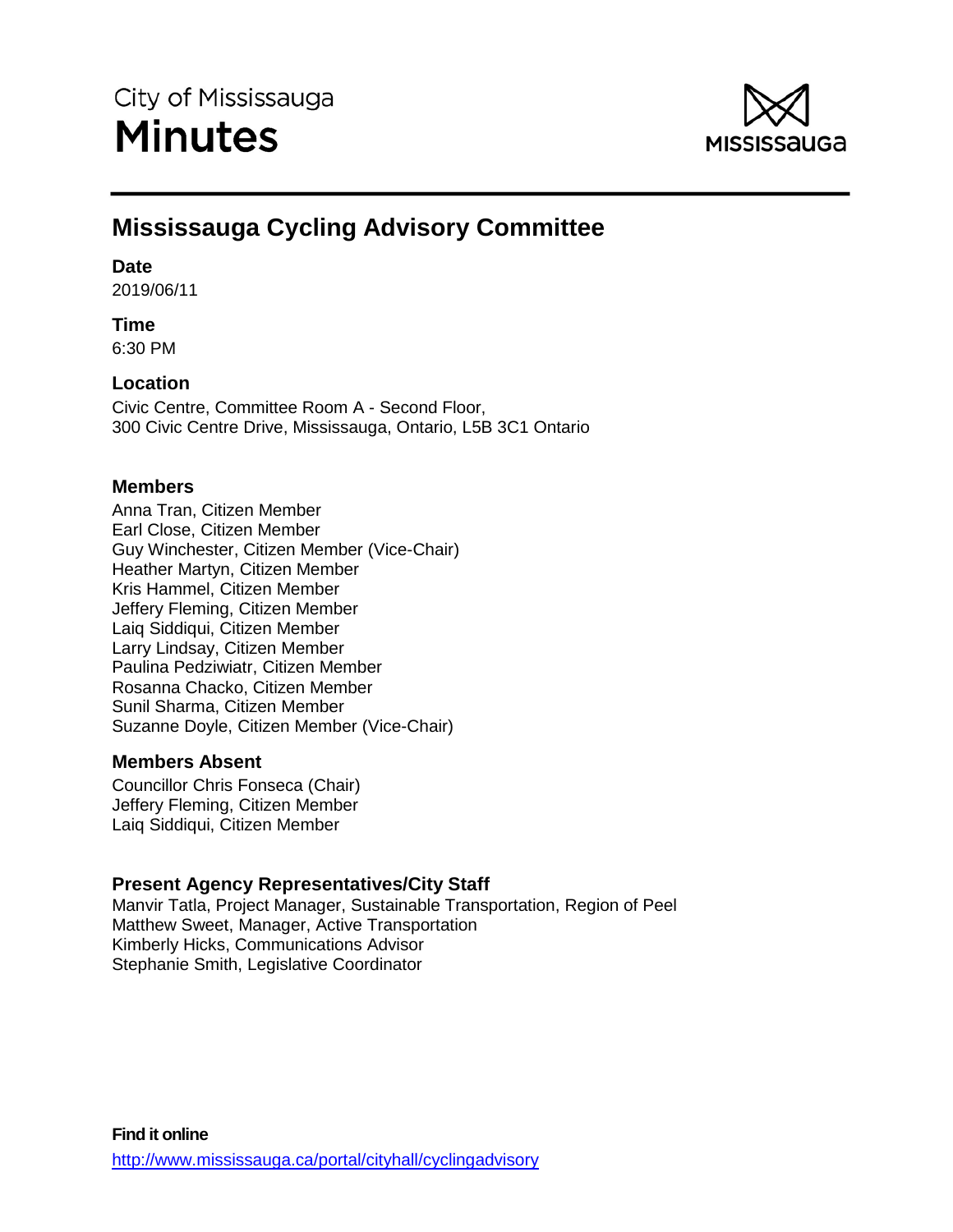## 1. CALL TO ORDER – 6:34PM

Guy Winchester, Citizen Member Chaired the meeting.

## 2. APPROVAL OF AGENDA

Approved (R. Chacko)

## 3. DECLARATION OF CONFLICT OF INTEREST – Nil

- 4. MINUTES OF PREVIOUS MEETING
- 4.1. Mississauga Cycling Advisory Committee Minutes May 14, 2019

Approved (A. Tran)

5. DEPUTATIONS – Nil

#### 6. PUBLIC QUESTION PERIOD – Nil

(Persons who wish to address the Mississauga Cycling Advisory Committee about a matter on the Agenda. Persons addressing the Mississauga Cycling Advisory Committee with a question should limit preamble to a maximum of two (2) statements, sufficient to establish the context for the question, with a 5 minute limitation. Leave must be granted by the Committee to deal with any matter not on the Agenda.)

#### 7. MATTERS CONSIDERED

#### 7.1. Network and Technical Subcommittee Update (20 minutes)

Kris Hammel, Citizen Member provided an update on the Network and Technical Subcommittee and noted that the subcommittee is seeking an additional member.

Guy Winchester, Citizen Member spoke the Infrastructure Review Project and outlined the goals and tasks; improving cycling in the city of Mississauga; that committee members would be tasked with assessing network segments; survey completion date; and project completion date.

Matthew Sweet, Manager, Active Transportation spoke to the Infrastructure Review Project, the types of findings that should be recorded, budget allocations and workload. Sunil Sharma, Citizen Member enquired about the definition of a cycling segment, the sorting of the data received from Committee Members and timeframe of the City to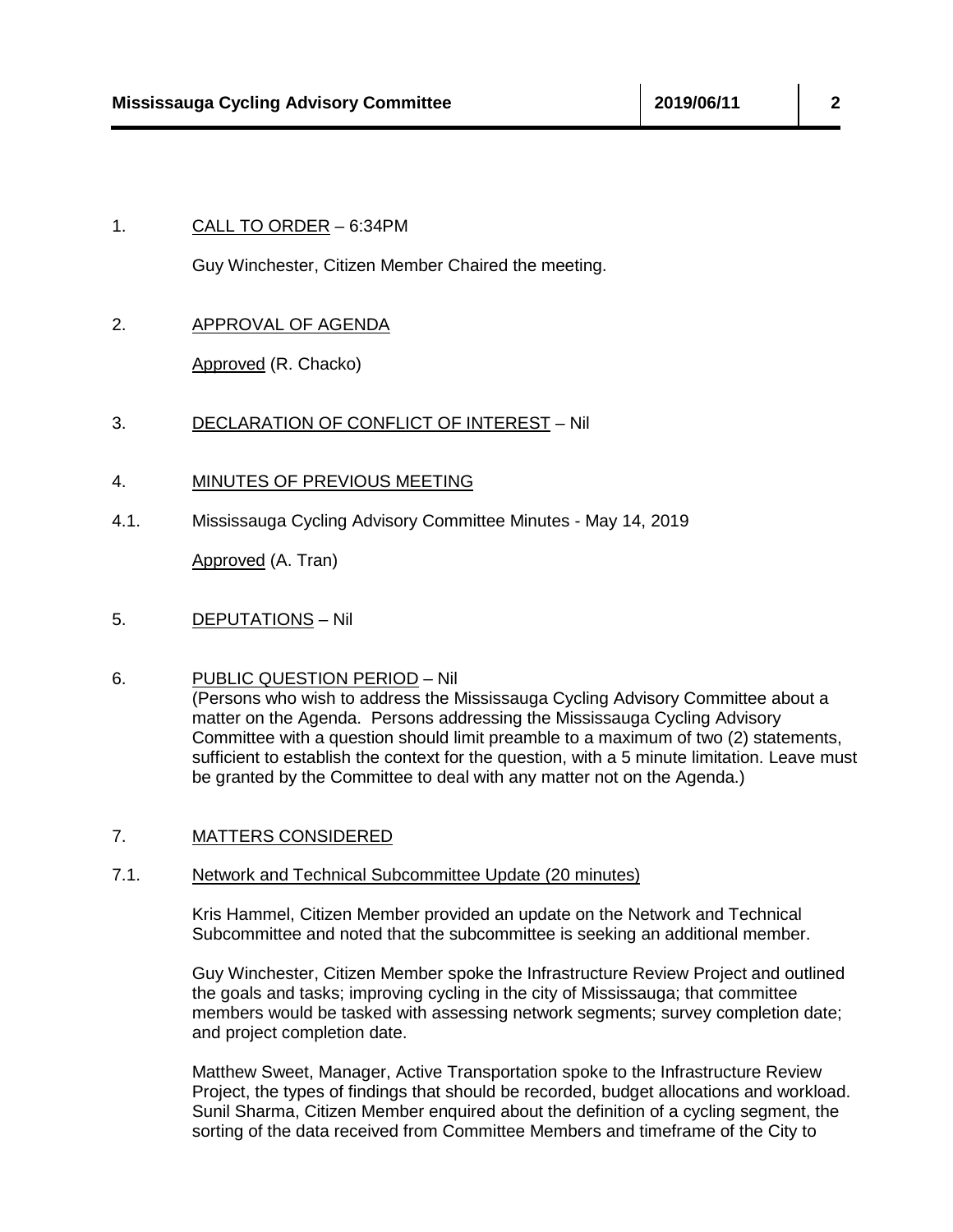review cycling segments. Mr. Winchester responded to questions and spoke to the prioritization of the priorities.

RECOMMENDATION

MCAC-0040-2019

That Guy Winchester, Citizen Member be appointed to Chair of the Network and Technical Subcommittee for the period ending November 14, 2022, or until a successor is appointed.

Approved (K. Hammel)

RECOMMENDATION MCAC-0041-2019 That the Infrastructure Review Project be approved as presented.

Approved (K. Hammel)

#### 7.2. Promotions and Communications Subcommittee Update (20 minutes)

Anna Tran, Citizen Member spoke to the draft 2019 Mississauga Cycling Advisory Committee Work Plan.

Matthew Sweet, Manager, Active Transportation spoke to the funding of the Tour de Mississauga.

Guy Winchester, Citizen Member spoke to the mandate of the Tour de Mississauga and the advisory role of the committee.

Discussion ensued with respect to: funding the Tour de Mississauga, the mandate of the Committee; a formal sponsorship agreement in place with the new sponsor; and the City of Mississauga Bikes website.

#### RECOMMENDATION

MCAC-0042-2019 That Anna Tran, Citizen Member be appointed to Chair of the Promotions and Communications Subcommittee for the period ending November 14, 2022, or until a successor is appointed.

Approved (S. Sharma)

## RECOMMENDATION

MCAC-0043-2019

That the Mississauga Cycling Advisory Committee Work Plan be deferred to the July MCAC (MCAC) meeting for further consideration.

Approved (S. Sharma)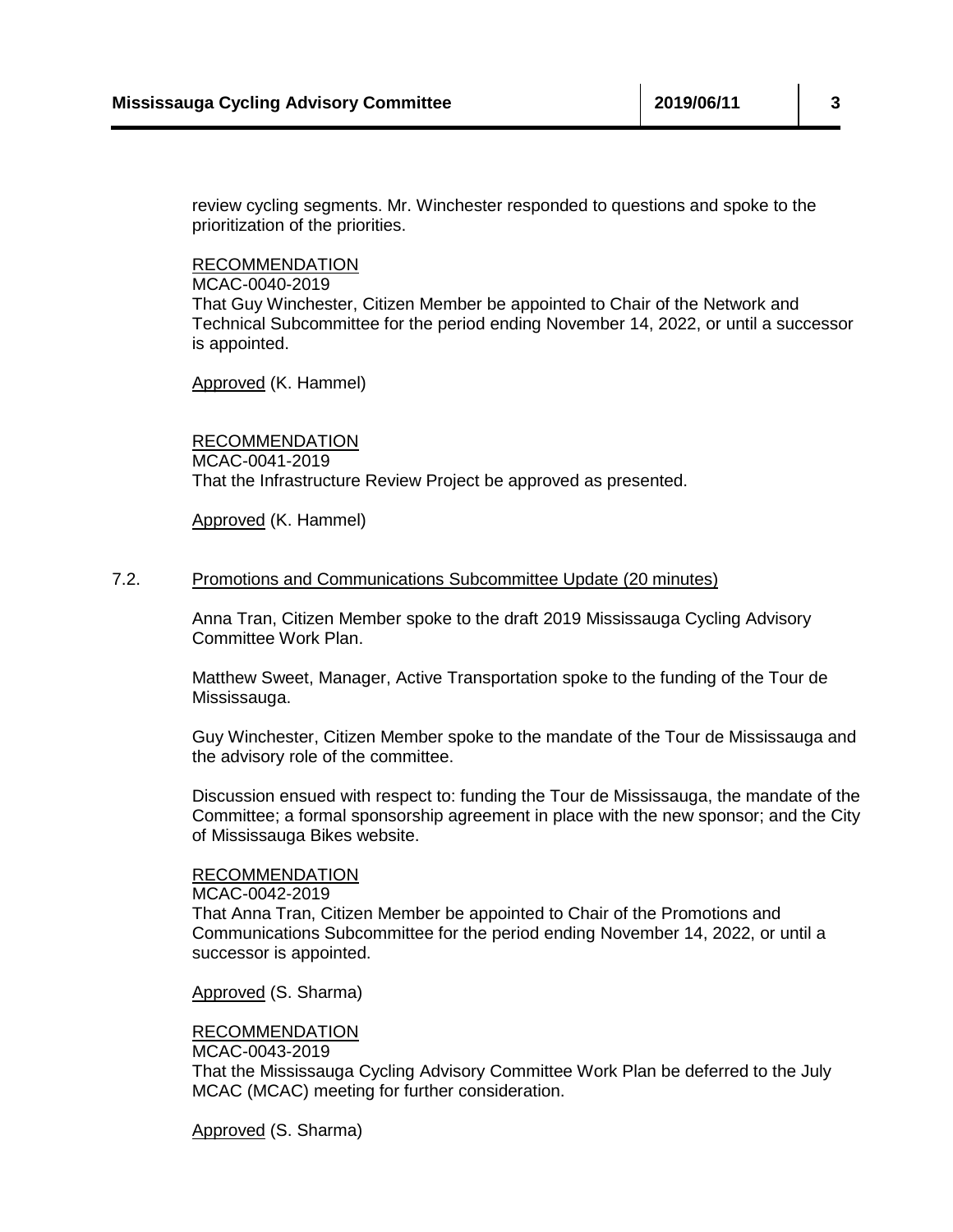## 7.3. Cycling Program 2019 June Update (Matthew Sweet, Manager, Active Transportation 10minutes)

Mr. Sweet spoke to the memorandum dated May 31, 2019 from Fred Sandoval entitled Cycling Program 2019 June Update.

Members of the Committee enquired about the deferral of projects and the carried over cycling projects. Mr. Sweet spoke to the deferral of projects.

RECOMMENDATION MCAC-0044-2019 That the memorandum dated May 31, 2019 from Fred Sandoval entitled Cycling Program 2019 June Update be received.

Received (H. Martyn)

## 7.4. Mississauga Cycling Advisory Committee Terms of Reference (5 Minutes)

Members of the Committee approved the Terms of Reference as presented.

RECOMMENDATION MCAC-0045-2019 That the amended Mississauga Cycling Advisory Committee Terms of Reference be approved.

Approved (P. Pedziwiatr)

## 7.5. Share the Road Conference Call Update (Matthew Sweet, Manager, Active Transportation 10 Minutes)

Mr. Sweet spoke to the proposed legislation and the regulatory measures emanating from the Share the Road conference call.

Members of the Committee spoke to the proposed changes and working with the Provincial Government.

## 7.6. Bicycle Friendly Communities Workshop Summary (Matthew Sweet, Manager, Active Transportation 5 minutes)

Mr. Sweet provided an update on the Bicycle Friendly Communities Workshop and that a follow-up Open House is scheduled for June 26, 2019.

Heather Martyn, Citizen Member enquired about the work plan assignments to the Committee. Mr. Sweet responded and provided clarification.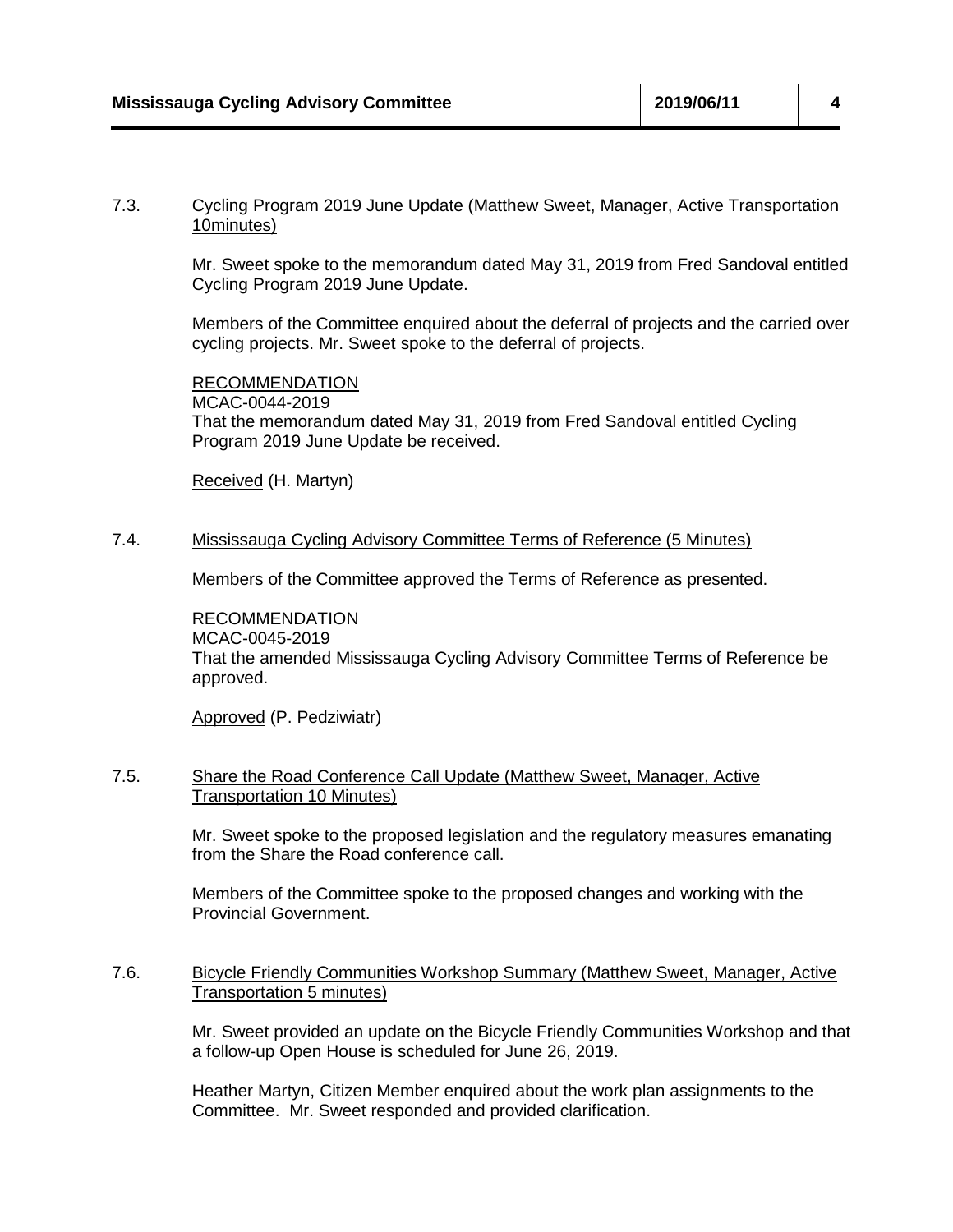## RECOMMENDATION MCAC-0046-2019 That the Bicycle Friendly Communities Workshop Summary be referred to the July Mississauga Cycling Advisory Committee for further consideration.

Referred (K. Hammel)

#### 7.7. Bike Signals and Trail Barriers (Matthew Sweet, Manager, Active Transportation 10 minutes)

Mr. Sweet spoke to the Corporate Report dated April 4, 2019 entitled Review of Bicycle Traffic Signal Installations.

Susan Doyle, Citizen Member enquired about the concerns raised from the previous Mississauga Cycling Advisory Committee. Sunil Sharma, Citizen Member spoke to the feedback provided from the Road Safety Committee and that the green paint is missing from the Winston Churchill Boulevard location. Manvir Tatla, Project Manager, Region of Peel spoke to the concerns with the green paint treatment at the Region and that he would provide an update to the Committee regarding the status of the cross-rides in the Region.

Guy Winchester, Citizen Member enquired about future plans to install additional crossrides. Mr. Sweet spoke to future projects and the costs associated to the cross-rides.

## 7.8. Vision Zero Education and Marketing Working Group Update (Matthew Sweet, Manager, Active Transportation 5 minutes)

Mr. Sweet spoke to the Vision Zero Education and Marketing Working Group Update and that the Terms of Reference allow for a Member of Mississauga Cycling Advisory Committee to sit on the working group.

## RECOMMENDATION

MCAC-0047-2019 That Suzanne Doyle, Citizen Member be appointed to the Vision Zero Education and Awareness Working Group.

Approved (P. Pedziwiatr)

## 7.9. Dundas and Confederation Improvements (Matthew Sweet, Manager, Active Transportation 5 minutes)

Mr. Sweet spoke to the concerns pervious raised regarding the intersection of Dundas and Confederation and noted that proposed changes are being implemented.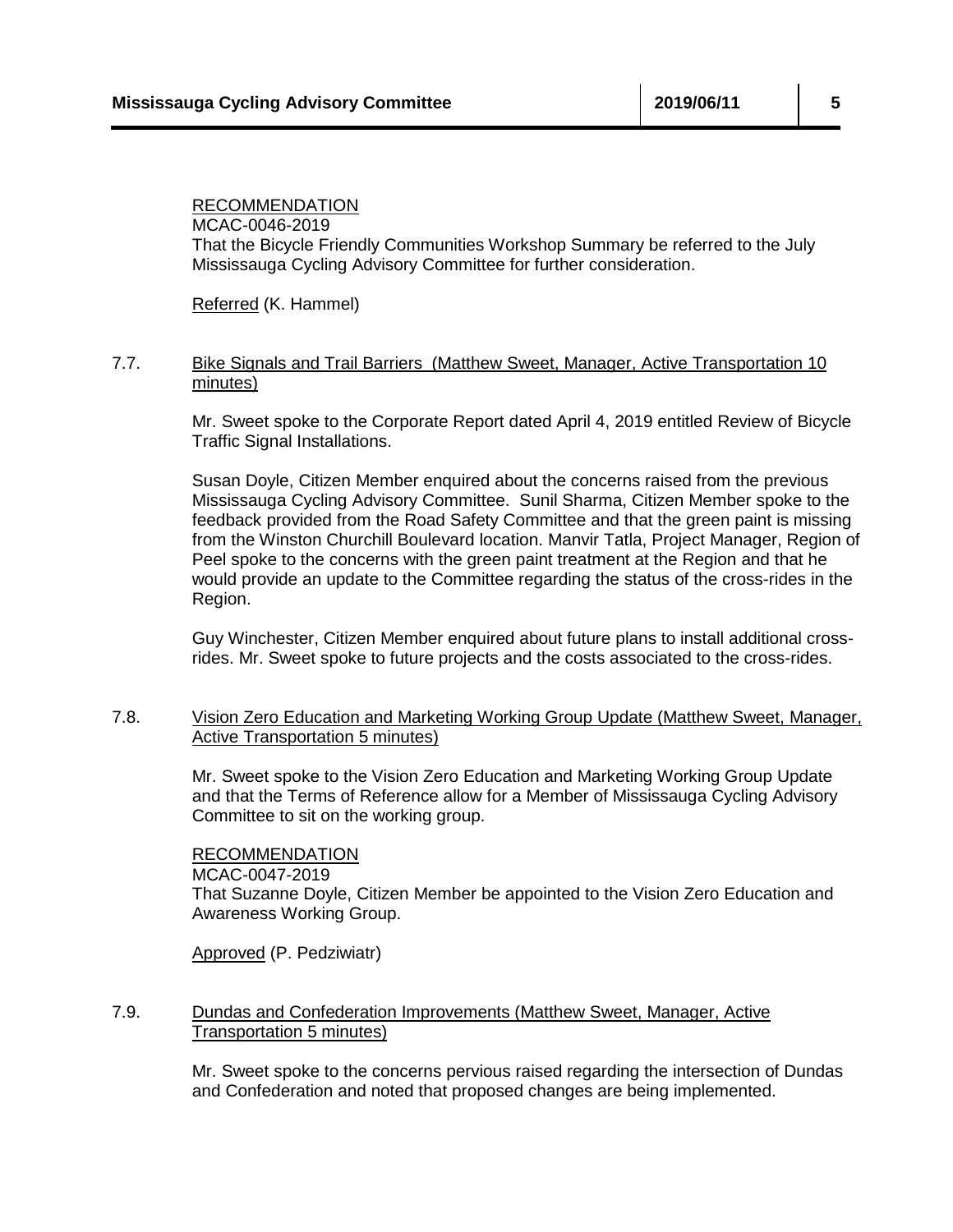# RECOMMENDATION

MCAC-0048-2019 That the email dated April 18, 2019 from Kris Hammel, Citizen Member entitled Dundas and Confederation Improvements be received for information.

Received (S. Doyle)

#### 7.10. E-bikes Update (Matthew Sweet, Manager, Active Transportation 5 minutes)

Mr. Sweet spoke to the classification of e-bikes according to the Traffic Bylaw and the enforcement.

Members of the Committee spoke to the matter and made the following comments: ebikes being allowed on multi-use trails; the weight of e-bikes; that the Government is currently reviewing the regulation of e-bikes; and the definition of an e-bike.

RECOMMENDATION MCAC-0049-2019 That the update on E-bikes Update from Matthew Sweet, Manager, Active Transportation be received.

Received (K. Hammel)

## 7.11. Cambridge's New Bike Lane Law is 'Bikelash'-Proof (Earl Close, Citizen Member 5 minutes)

Mr. Close spoke to an article regarding Cambridge Massachusetts making bike lanes law and the Mississauga Cycling Master Plan. Susan Doyle, Citizen Member expressed support of the program.

Mr. Sweet noted that the City of Mississauga's Master Plan is policy and spoke to the College-Way project.

Guy Winchester, Citizen Member spoke to the traffic density in the City of Mississauga compared to Cambridge's.

#### RECOMMENDATION

MCAC-0050-2019

That the news article entitled Cambridge's New Bike Lane Law is 'Bikelash'-Proof be received for information.

Received (S. Doyle)